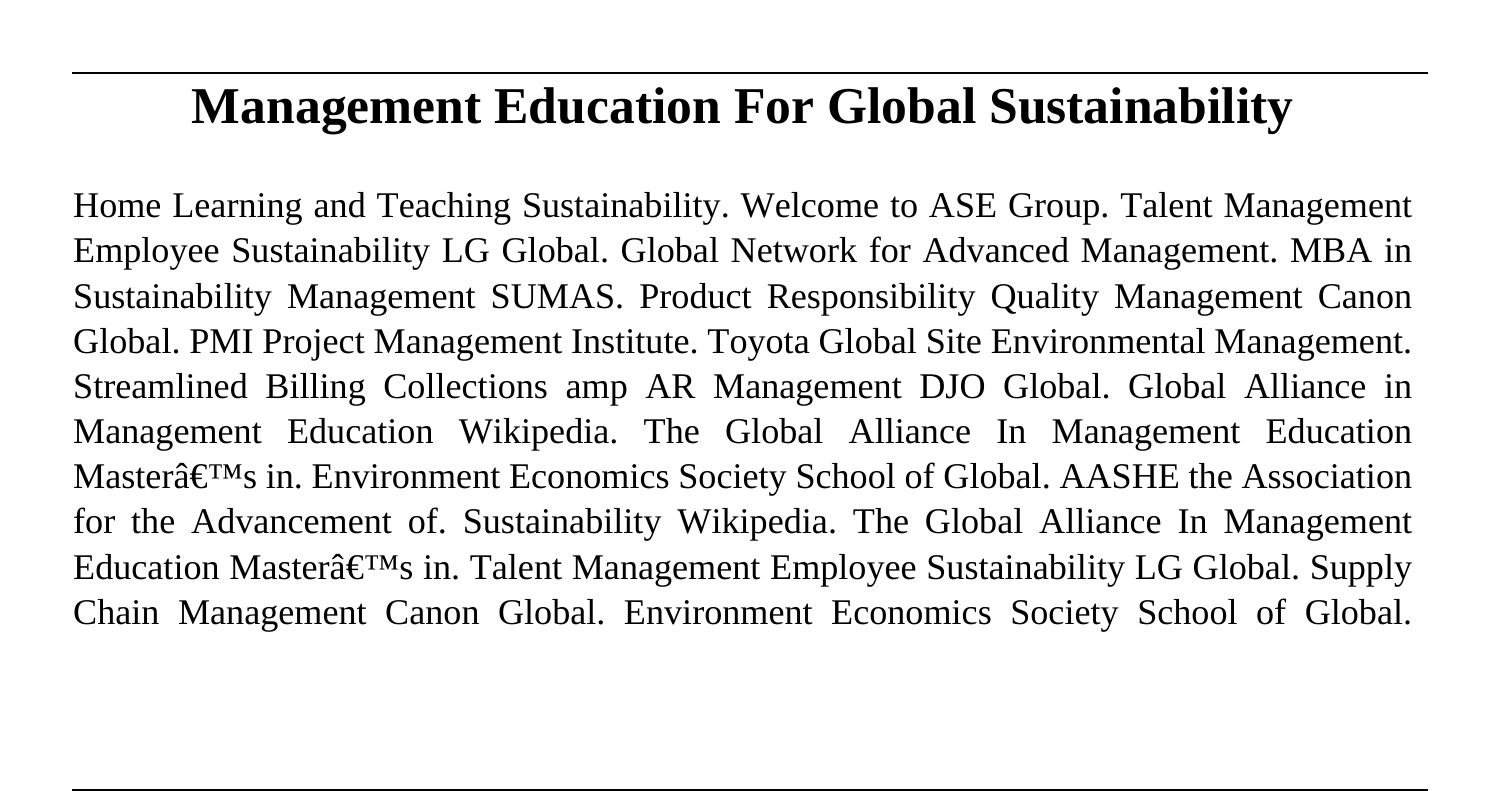Welcome to ASE Group. Streamlined Billing Collections amp AR Management DJO Global. PRME Principles for Responsible Management Education. School of Management University at Buffalo. The business of sustainability McKinsey Global Survey. Master of Global Management Thunderbird School of Global. About Us Principles for Responsible Management Education. Supply Chain Management Canon Global. School of Management University at Buffalo. PRME Principles for Responsible Management Education. Global Network for Advanced Management. Product Responsibility Quality Management Canon Global. Sustainability BP. Business Sustainability Management online short course. Toyota Global Site Sustainability. About Us Principles for Responsible Management Education. Toyota Global Site Environmental Management. PMI Project Management Institute. Sustainability BP. Master of Global Management Thunderbird School of Global. Business Sustainability Management online short course. Home Learning and Teaching Sustainability.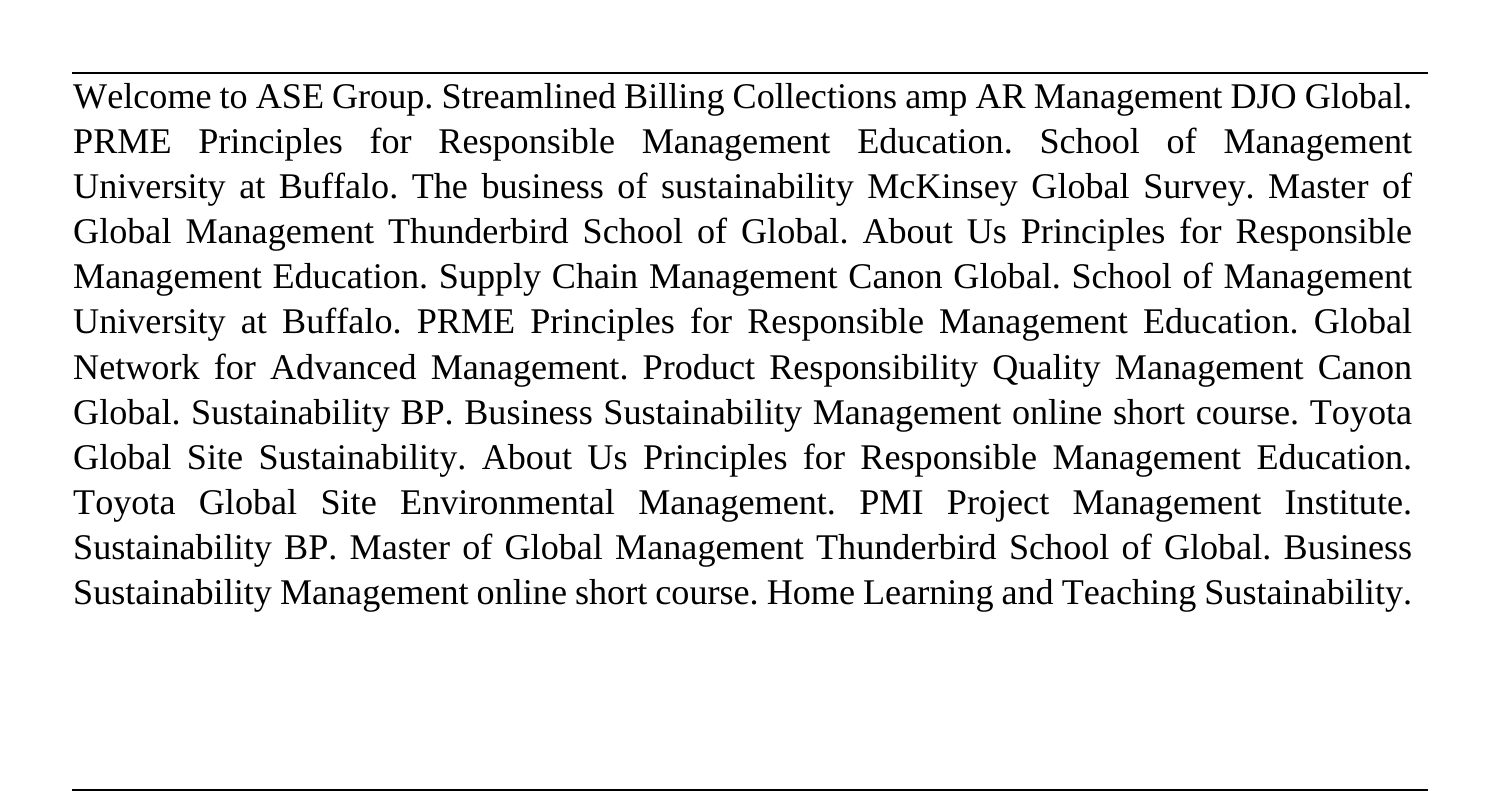Ricoh Group Sustainability Repor Global Ricoh. Identity Management HID Global. Global Alliance in Management Education Wikipedia. Build Leadership Skills MIT Sloan School of Management. Sustainability The HEINEKEN Company. Ricoh Group Sustainability Repor Global Ricoh. MBA in Sustainability Management SUMAS. Build Leadership Skills MIT Sloan School of Management. Toyota Global Site Sustainability. Sustainability The HEINEKEN Company. The business of sustainability McKinsey Global Survey. Identity Management HID Global. AASHE the Association for the Advancement of. Sustainability Wikipedia

### **home learning and teaching sustainability**

april 30th, 2018 - waste management and remediation undergraduate on completion of this unit students will be able to explain basic biological physical and chemical principles behind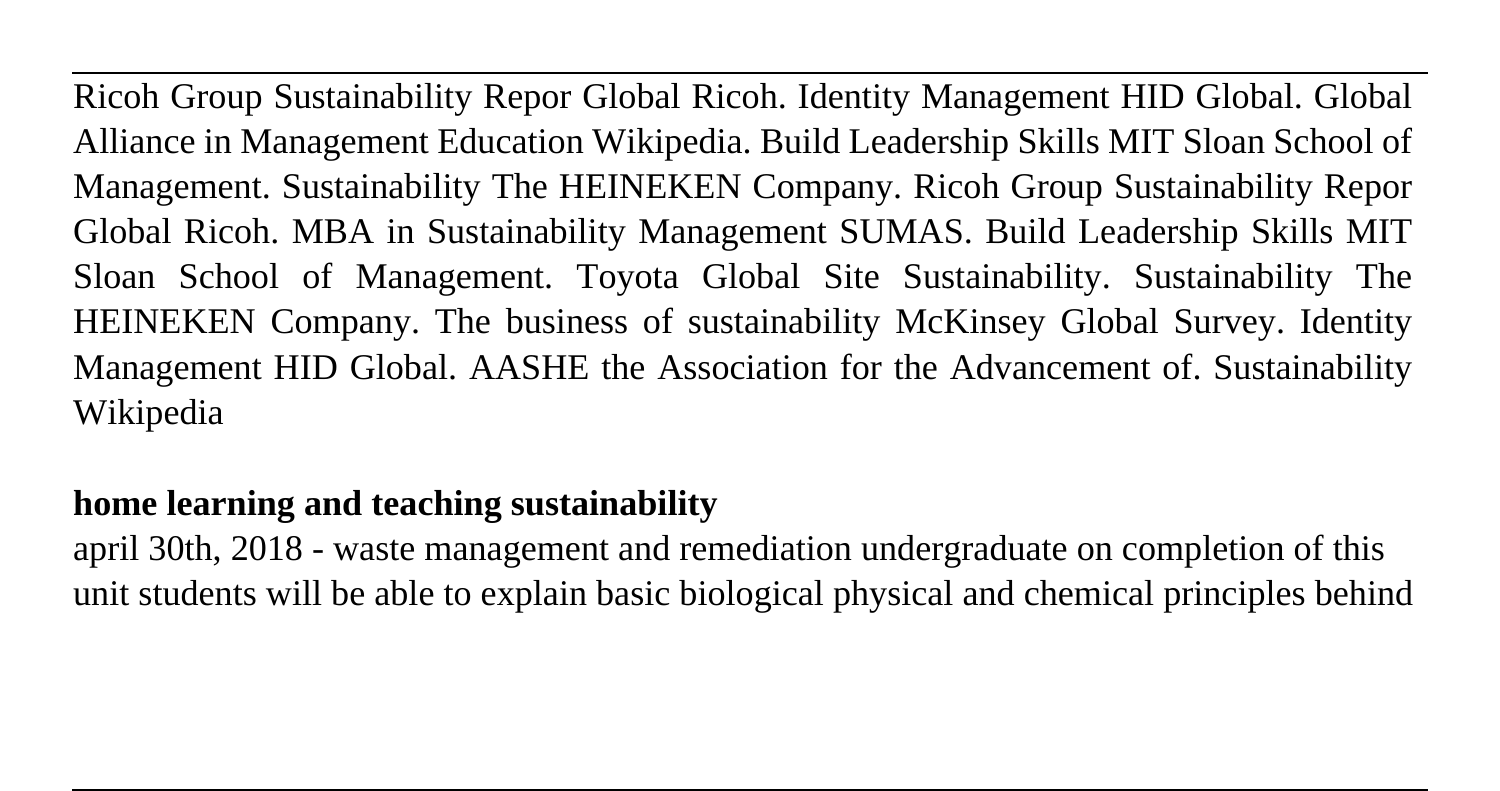management and remediation of industrial and municipal wastes'

#### '*Welcome To ASE Group*

*April 30th, 2018 - As A Responsible Corporate Citizen ASE Has Taken Proactive Measures To Ensure The Highest Standards Of Professional And Ethical Business Conduct*'

### '**Talent Management Employee Sustainability LG Global**

April 30th, 2018 - LG Electronics utilizes a variety of recruiting channels to secure top quality global talent Once employed they are given many opportunities throughout their careers to make use of lifelong education resources and develop into global business leaders'

#### '*global network for advanced management*

*april 28th, 2018 - networked education is here the global network is a flexible efficient*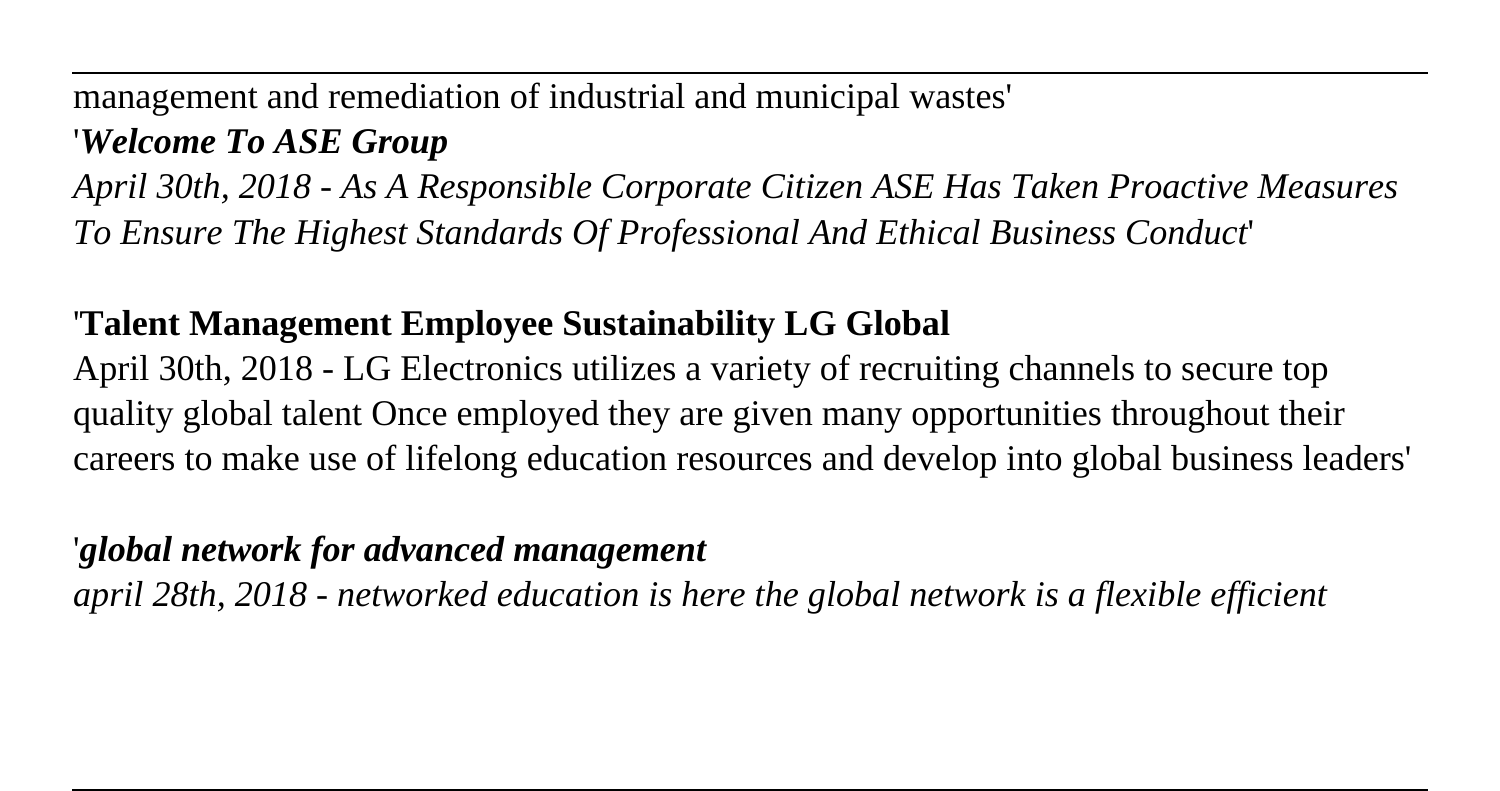*platform for business schools to collaborate on a range of programs that draw upon resources expertise and relationships across continents*'

## '**MBA In Sustainability Management SUMAS**

April 29th, 2018 - MBA In Sustainability Management Program Aims To Offer Professionally Oriented Education That Addresses Sustainability Challenges Facing Leaders In Today S Complex Work Patterns'

'**product responsibility quality management canon global**

april 27th, 2018 - an introduction to canon csr activities product responsibility quality management<sup>'</sup> <sup>1</sup>PMI Project Management Institute april 27th, 2018 - an introduction to canon csr activities product responsibility

April 30th, 2018 - Networking Find A Mentor Friend Or New Contact Connect With Over 1 Million Global Project Management Peers And

Experts Through Live Events Learning Seminars And Online Community''**toyota global site environmental**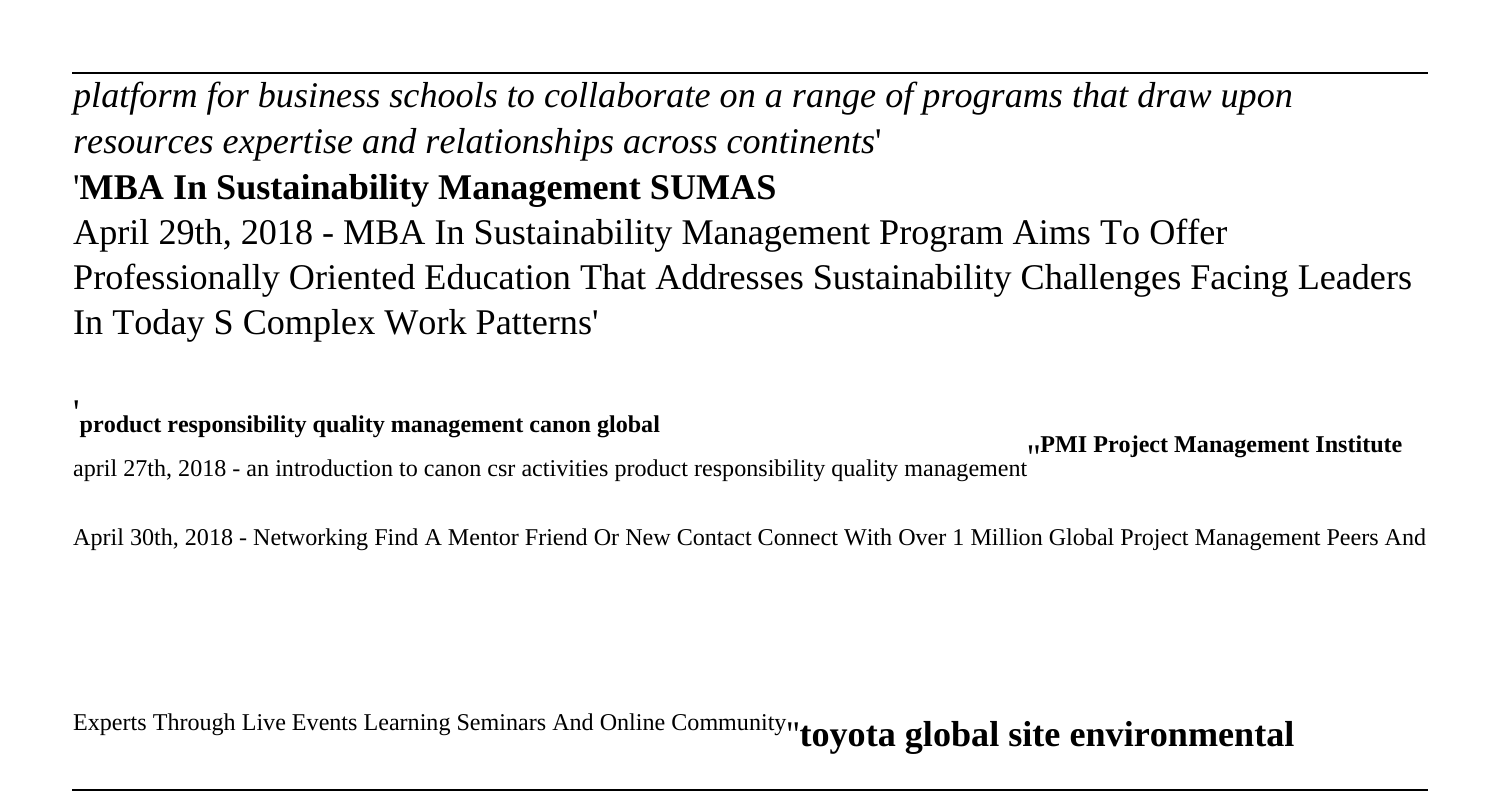#### **management**

april 30th, 2018 - toyota motor corporation introduces environmental management business and manufacturing have an impact on people and the environment global website of toyota motor corporation company information ir information environment social activities'

#### '**STREAMLINED BILLING COLLECTIONS AMP AR MANAGEMENT DJO GLOBAL**

APRIL 29TH, 2018 - INDIVIDUAL RESULTS MAY VARY NEITHER DJO GLOBAL INC NOR ANY OF ITS SUBSIDIARIES DISPENSE MEDICAL ADVICE THE CONTENTS OF THIS WEBSITE DO NOT CONSTITUTE MEDICAL LEGAL OR ANY OTHER TYPE OF PROFESSIONAL ADVICE'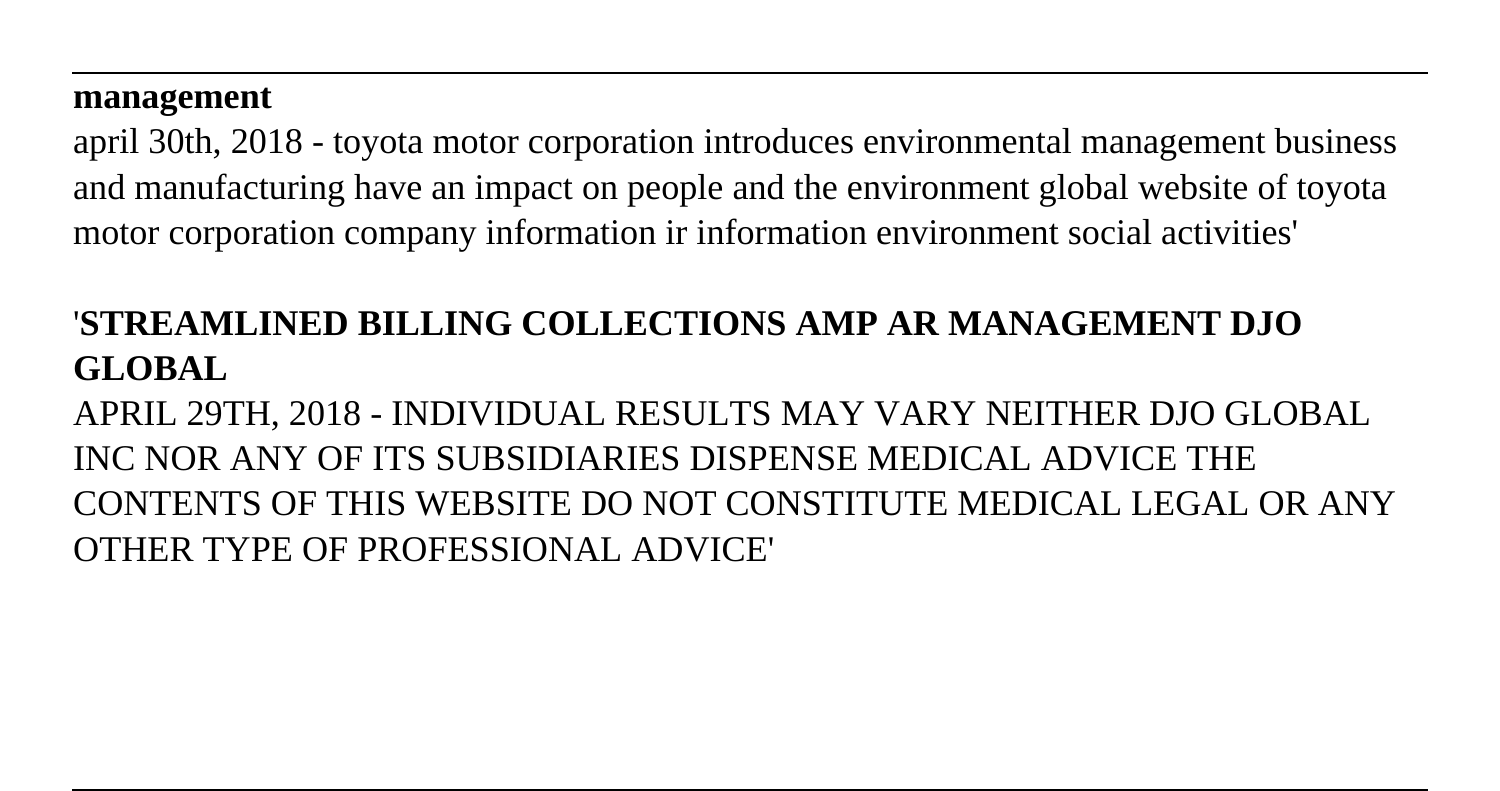'**global alliance in management education wikipedia**

**april 29th, 2018 - cems the global alliance in management education or cems formerly the community of european management schools and international companies is a cooperation of leading business schools and universities with multinational companies and ngos**'

### *'The Global Alliance In Management Education Masterâ* E<sup>TM</sup>s in

*April 29th, 2018 - CEMS the Global Alliance in Management Education is an alliance of 30 business schools 73 corporate and 7 social partners delivering together the CEMS Master in International Management to 1200 students with a tight network of over 12 000 alumni across the globe*'

'**environment economics society school of global**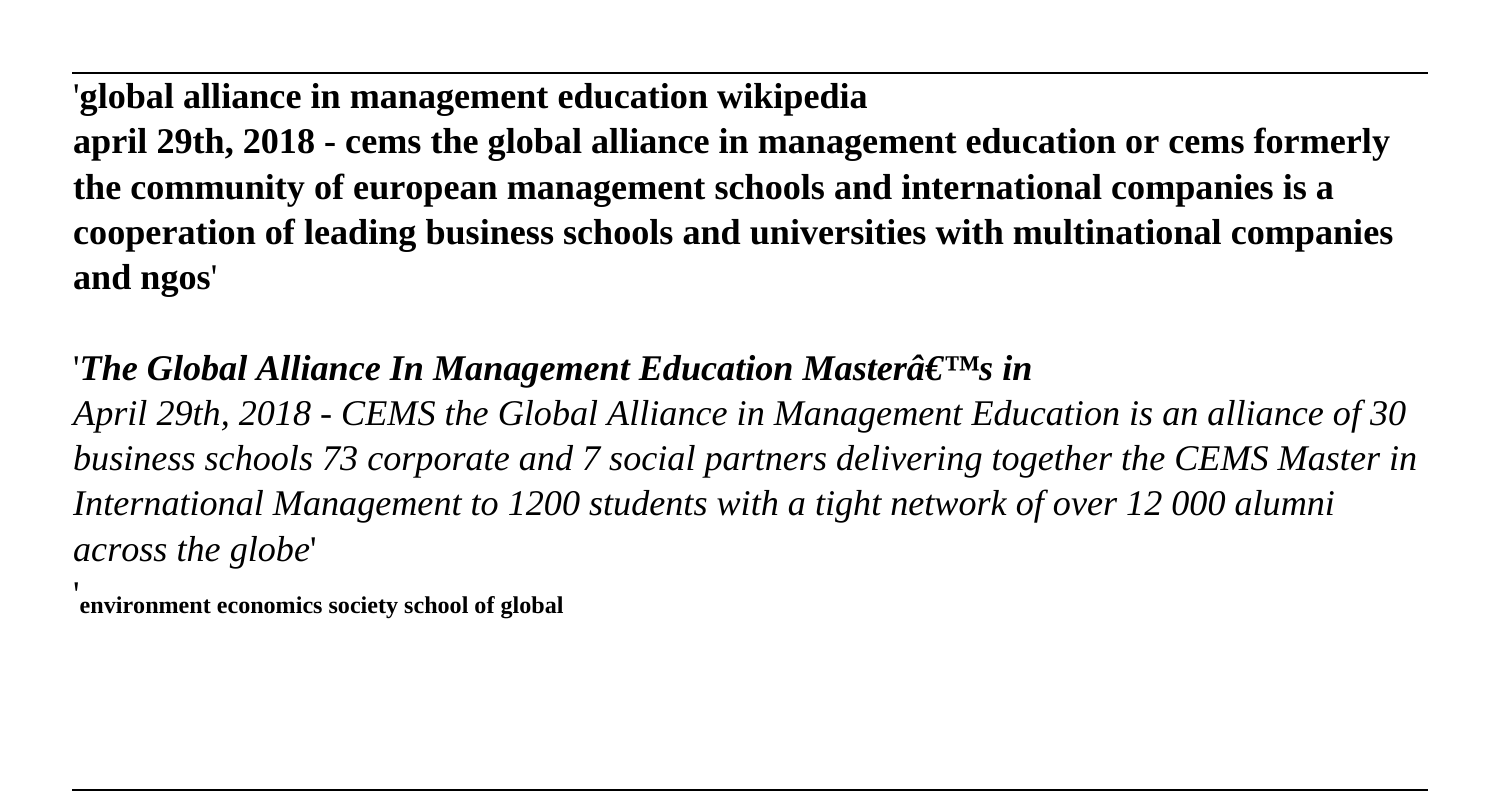april 28th, 2018 - the school of global environmental sustainability is an umbrella organization encompassing all research and education<br>that deals with the complex environmental economic and societal issues of sustainabi *FOR THE ADVANCEMENT OF*

*APRIL 26TH, 2018 - JOIN AASHE S COMMUNITY OF HIGHER EDUCATION SUSTAINABILITY PROFESSIONALS AND BE EMPOWERED TO LEAD THE GLOBAL SUSTAINABILITY MOVEMENT*'

#### '**Sustainability Wikipedia**

April 29th, 2018 - In Ecology Sustainability From Sustain And Ability Is The Property Of Biological Systems To Remain Diverse And Productive Indefinitely Long Lived And Healthy Wetlands And Forests Are Examples Of Sustainable Biological Systems'

'*The Global Alliance In Management Education Masterâ*€<sup>TM</sup>s In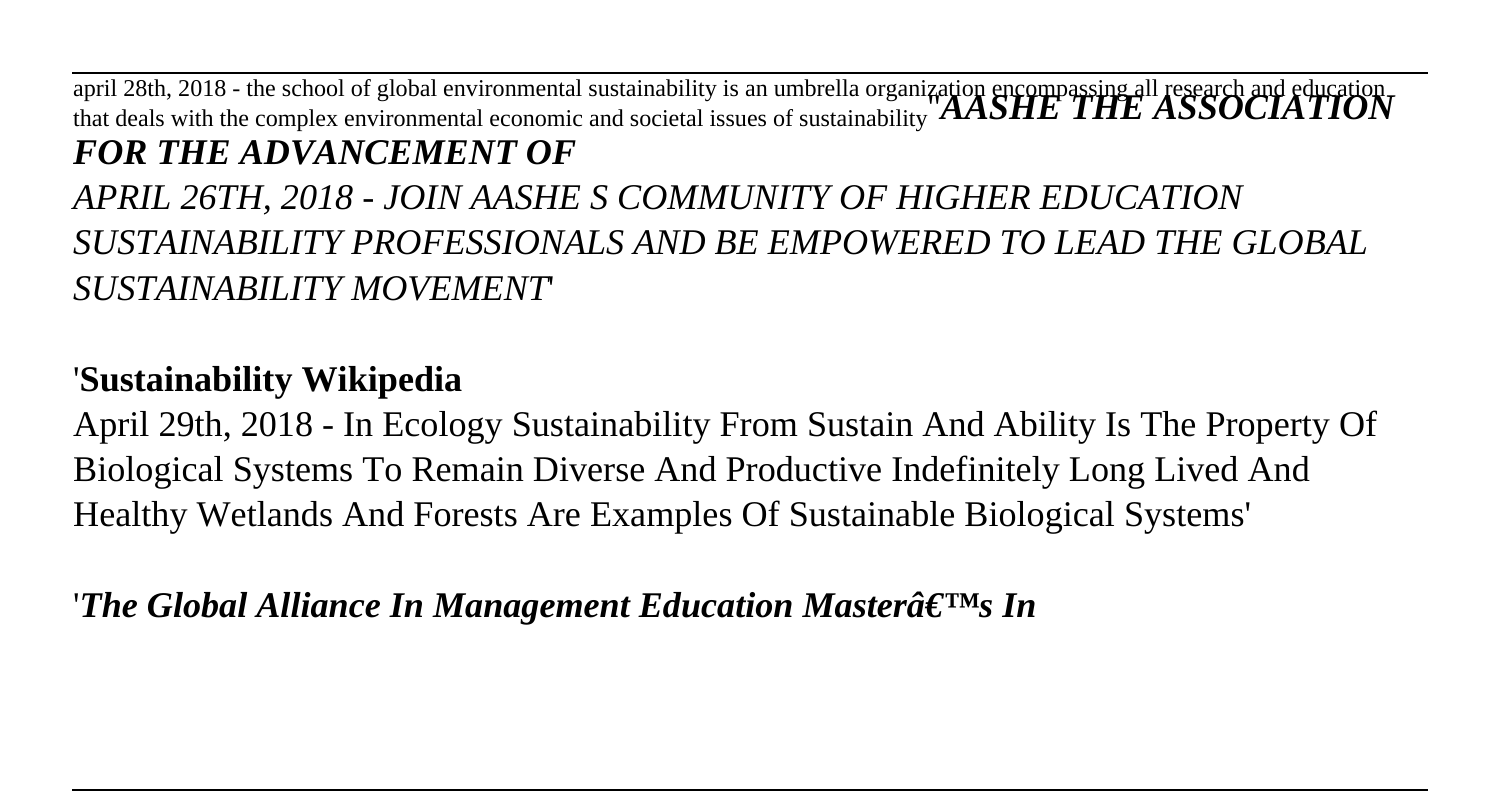*April 29th, 2018 - CEMS The Global Alliance In Management Education Is An Alliance Of 30 Business Schools 73 Corporate And 7 Social Partners Delivering Together The CEMS Master In International Management To 1200 Students With A Tight Network Of Over 12 000 Alumni Across The Globe*'

## '**Talent Management Employee Sustainability LG Global**

April 30th, 2018 - LG Electronics utilizes a variety of recruiting channels to secure top quality global talent Once employed they are given many opportunities throughout their careers to make use of lifelong education resources and develop into global business leaders'

## '**Supply Chain Management Canon Global**

April 29th, 2018 - An introduction to Canon CSR Activities Supply Chain Management' '**environment economics society school of global**

**april 28th, 2018 - the school of global environmental sustainability is an umbrella**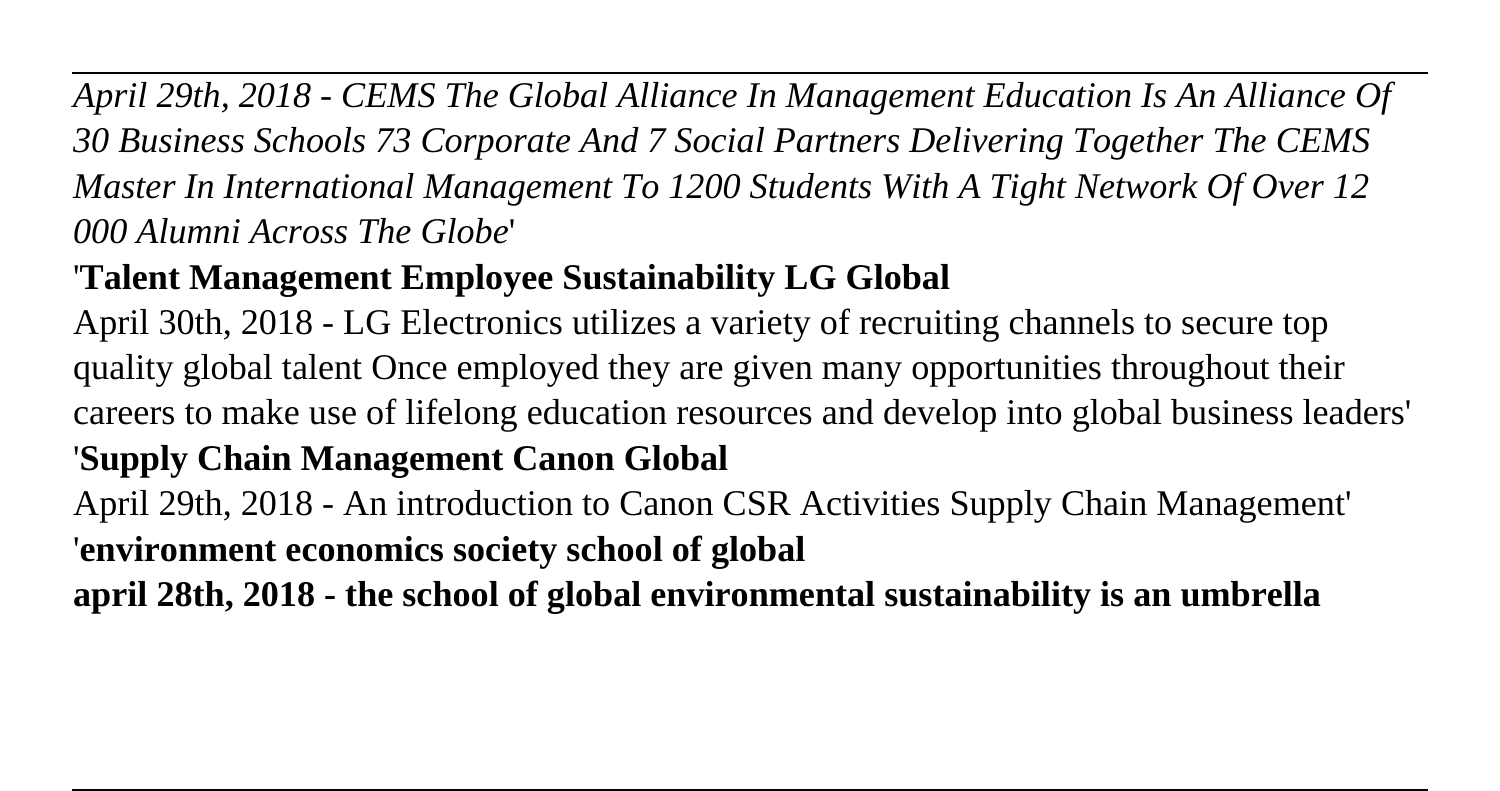**organization encompassing all research and education that deals with the complex environmental economic and societal issues of sustainability**'

'**Welcome to ASE Group**

**April 30th, 2018 - As a responsible corporate citizen ASE has taken proactive measures to ensure the highest standards of professional and ethical business conduct**''**Streamlined Billing Collections Amp AR Management DJO Global April 29th, 2018 - Individual Results May Vary Neither DJO Global Inc Nor Any Of Its Subsidiaries Dispense Medical Advice The Contents Of This Website Do Not Constitute Medical Legal Or Any Other Type Of Professional Advice**'

'**prme principles for responsible management education**

april 29th, 2018 - news 05 apr 2018 march recognition 06 mar 2018 january february recognition 15 feb 2018 davos dinner attendees call

for changes in business school rankings'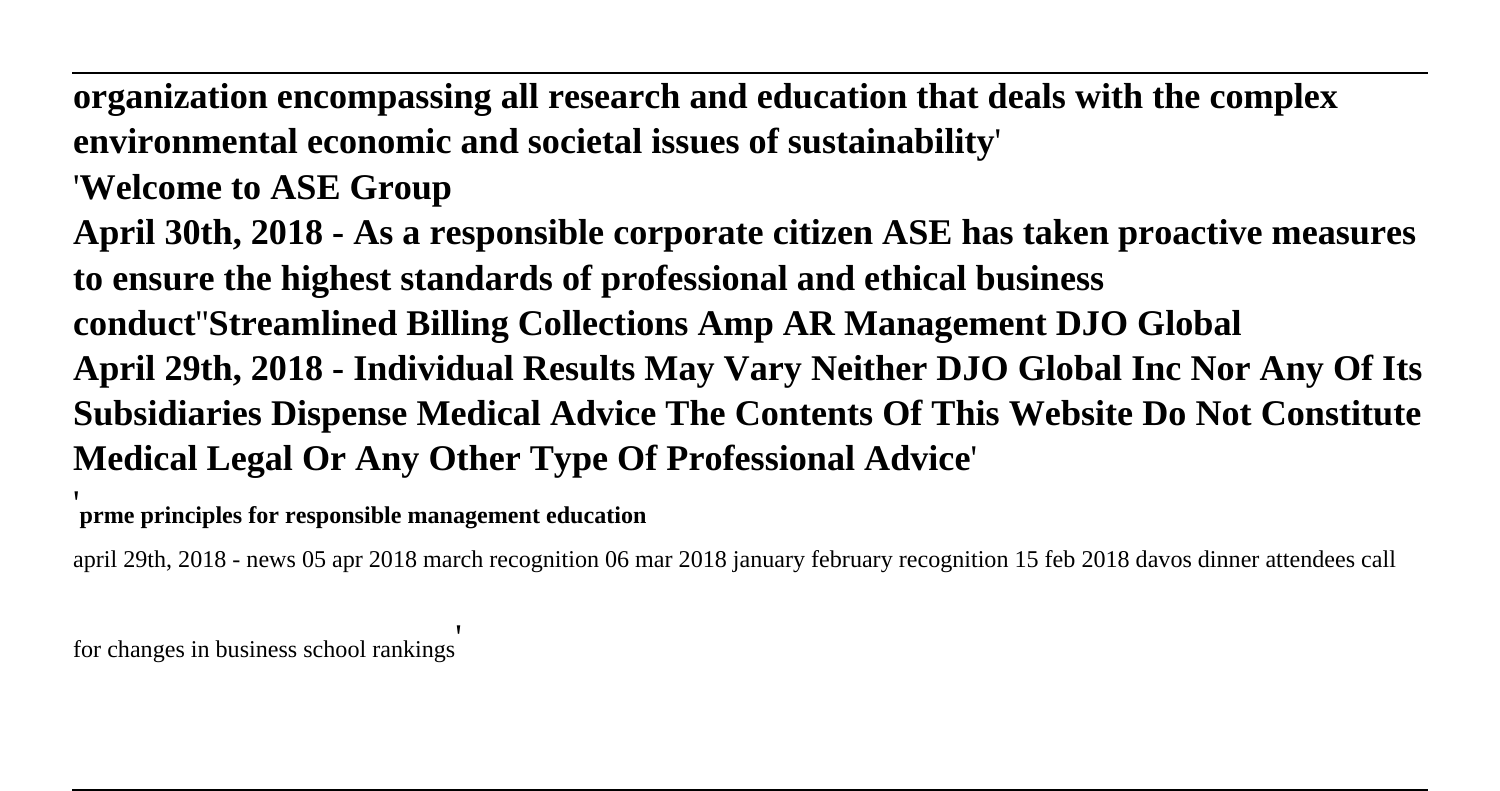#### '**school of management university at buffalo**

**april 30th, 2018 - advancing research teaching and outreach in leadership is a key theme in the school of management through our curriculum and a number of innovative programs we build upon our ongoing commitment to develop leaders at all levels of an organization and to prepare the next generation of business leaders**'

'**The business of sustainability McKinsey Global Survey**

July 21st, 2011 - Leading the way with a strategic approach In general respondents from companies in the leaders $\hat{\alpha} \in T^M$  group say their

companies do more on every aspect of sustainability this is especially true in the areas of growth and risk management that along with

return on capital are three ways in which sustainability can create value based on McKinsey''**Master of Global**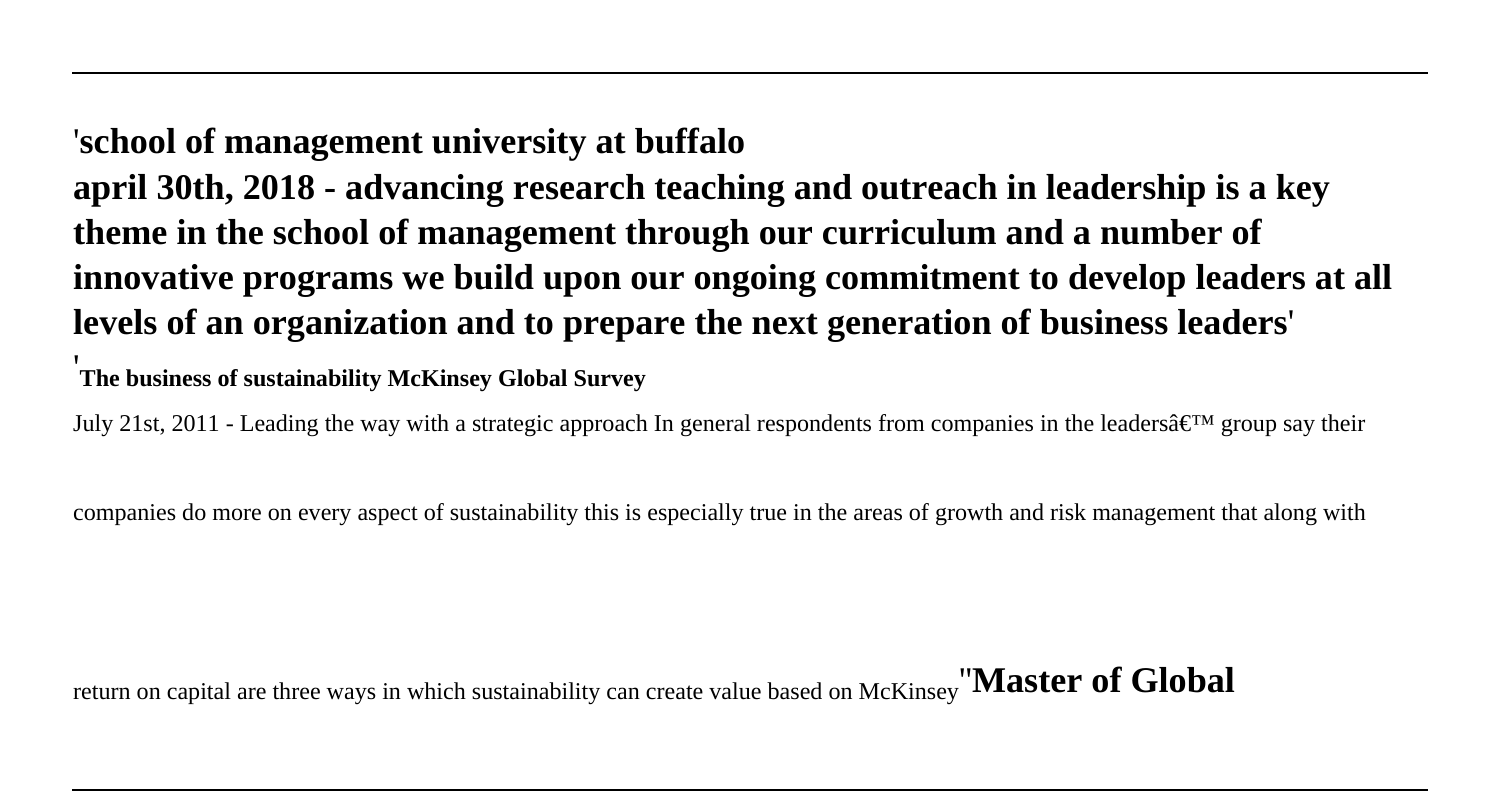#### **Management Thunderbird School of Global**

April 29th, 2018 - Thunderbird currently offers a Master in Global Management MGM degree program which can help individuals prepare for roles in international leadership and business'

### '**About Us Principles for Responsible Management Education**

April 28th, 2018 - The Principles for Responsible Management Education PRME is a United Nations supported initiative founded in 2007 as a platform to raise the profile of sustainability in schools around the world and to equip today s business students with the understanding and ability to deliver change tomorrow''**Supply Chain Management Canon Global** April 29th, 2018 - An introduction to Canon CSR Activities Supply Chain Management'

### '**SCHOOL OF MANAGEMENT UNIVERSITY AT BUFFALO**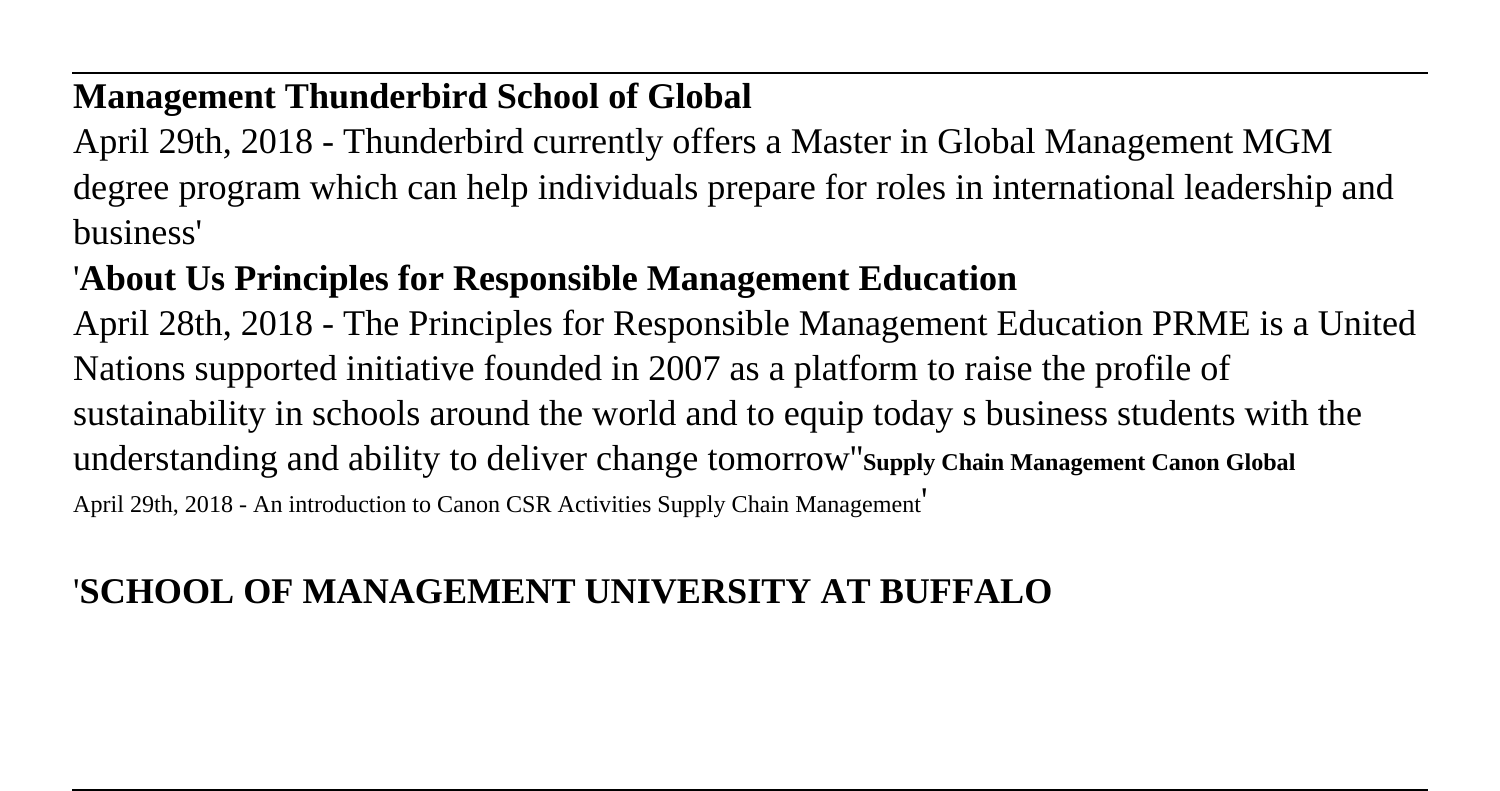**APRIL 30TH, 2018 - ADVANCING RESEARCH TEACHING AND OUTREACH IN LEADERSHIP IS A KEY THEME IN THE SCHOOL OF MANAGEMENT THROUGH OUR CURRICULUM AND A NUMBER OF INNOVATIVE PROGRAMS WE BUILD UPON OUR ONGOING COMMITMENT TO DEVELOP LEADERS AT ALL LEVELS OF AN ORGANIZATION AND TO PREPARE THE NEXT GENERATION OF BUSINESS LEADERS**''**PRME PRINCIPLES FOR RESPONSIBLE MANAGEMENT EDUCATION APRIL 29TH, 2018 - NEWS 05 APR 2018 MARCH RECOGNITION 06 MAR 2018 JANUARY FEBRUARY RECOGNITION 15 FEB 2018 DAVOS DINNER ATTENDEES CALL FOR CHANGES IN BUSINESS SCHOOL RANKINGS**'

'*global network for advanced management*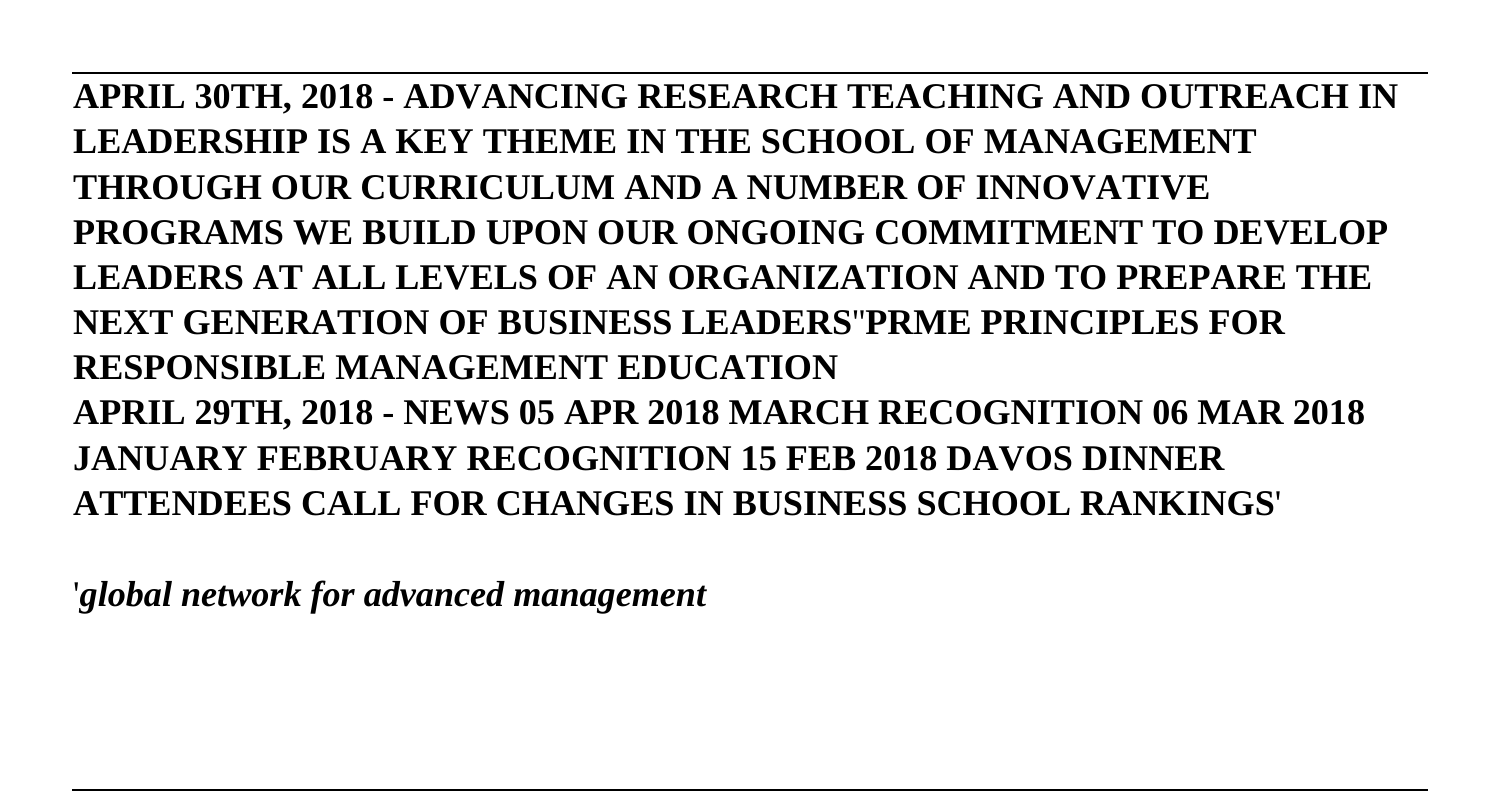*april 28th, 2018 - networked education is here the global network is a flexible efficient platform for business schools to collaborate on a range of programs that draw upon resources expertise and relationships across continents*' '**product responsibility quality management canon global**

april 27th, 2018 - an introduction to canon csr activities product responsibility quality management'

#### '**Sustainability BP**

**April 29th, 2018 - The energy we produce has helped to power economic growth and lift people out of poverty In the future the way heat light and mobility are delivered will change**''**business sustainability management online short course**

april 29th, 2018 - university of cambridge institute for sustainability leadership business sustainability management online short course earn

a certificate in business sustainability from the university of cambridge in 8 weeks entirely online'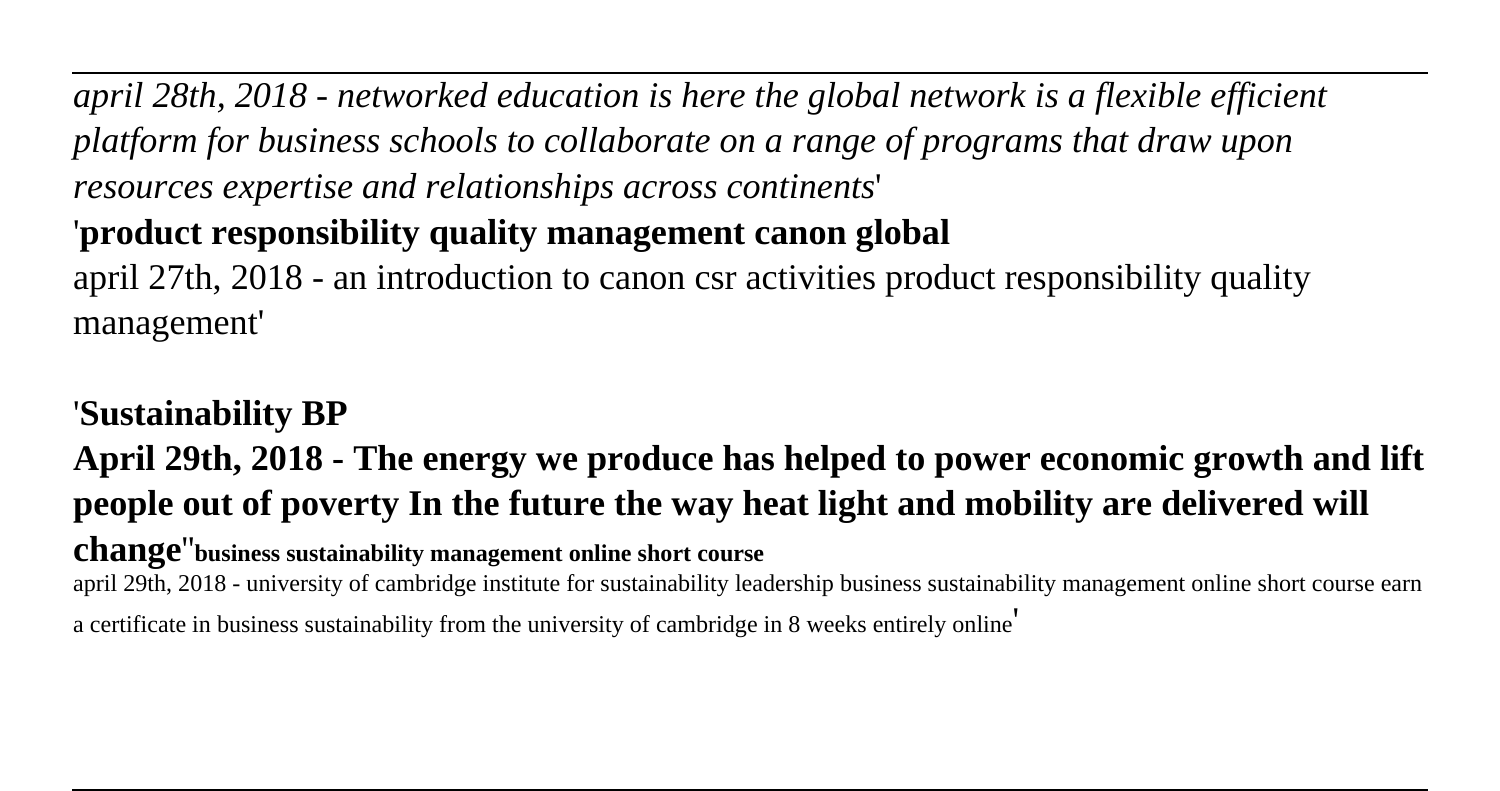#### '**toyota global site sustainability**

april 30th, 2018 - toyota motor corporation introduces sustainability business and manufacturing have an impact on people and the environment global website of toyota motor corporation company information ir information environment social activities''**ABOUT US PRINCIPLES FOR RESPONSIBLE MANAGEMENT EDUCATION APRIL 28TH, 2018 - THE PRINCIPLES FOR RESPONSIBLE MANAGEMENT EDUCATION PRME IS A UNITED NATIONS SUPPORTED INITIATIVE FOUNDED IN 2007 AS A PLATFORM TO RAISE THE PROFILE OF SUSTAINABILITY IN SCHOOLS AROUND THE WORLD AND TO EQUIP TODAY S BUSINESS STUDENTS WITH THE UNDERSTANDING AND ABILITY TO DELIVER CHANGE TOMORROW**'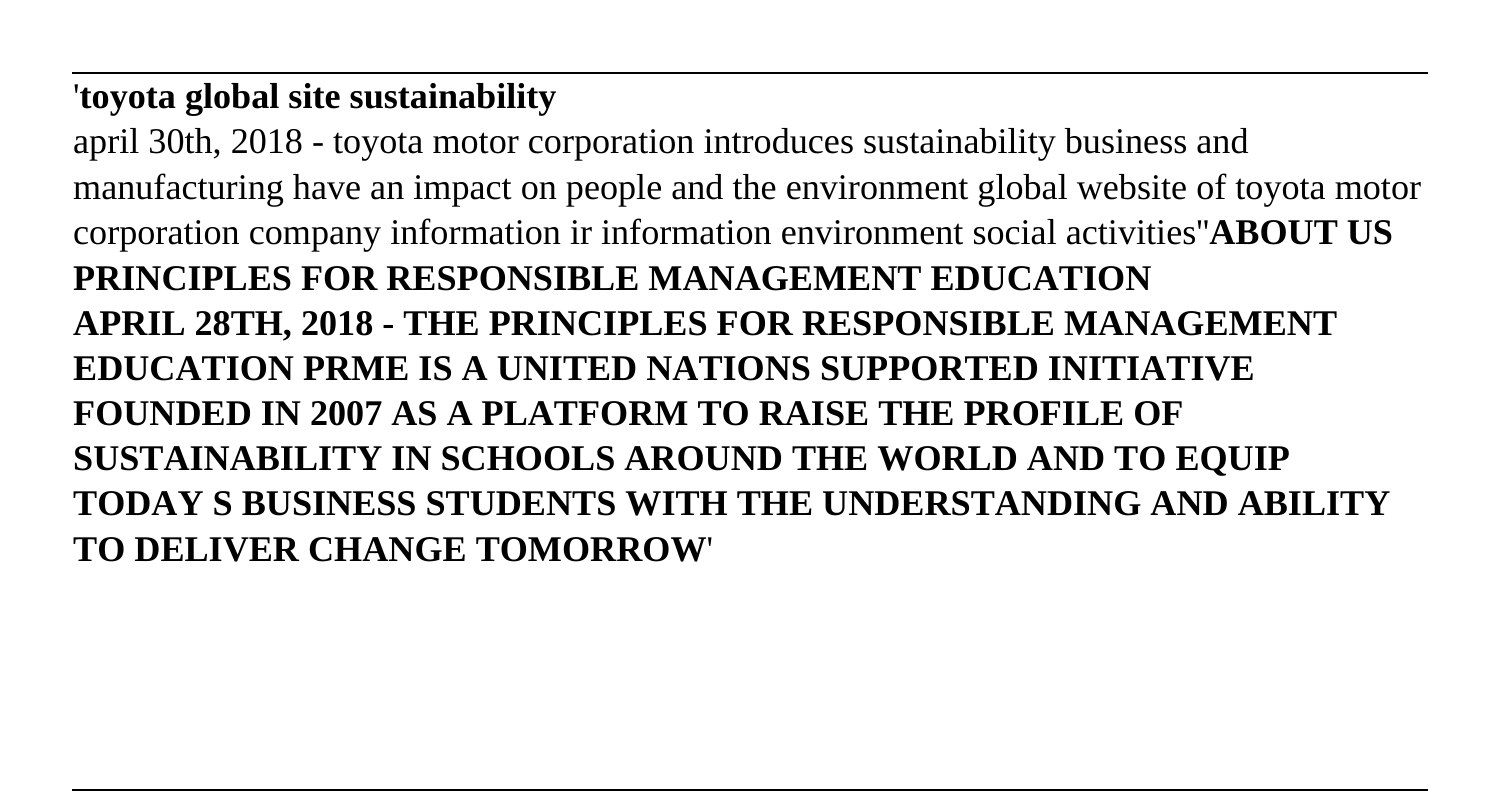'**Toyota Global Site Environmental Management**

**April 30th, 2018 - Toyota Motor Corporation introduces Environmental Management Business and manufacturing have an impact on people and the environment Global Website of Toyota Motor Corporation company information IR information environment social activities**'

'**PMI PROJECT MANAGEMENT INSTITUTE**

APRIL 30TH, 2018 - NETWORKING FIND A MENTOR FRIEND OR NEW CONTACT CONNECT WITH OVER 1 MILLION GLOBAL PROJECT MANAGEMENT PEERS AND EXPERTS THROUGH LIVE EVENTS LEARNING SEMINARS AND ONLINE COMMUNITY''**Sustainability BP**

April 29th, 2018 - The Energy We Produce Has Helped To Power Economic Growth And Lift People Out Of Poverty In The Future The Way Heat Light And Mobility Are Delivered Will Change''**Master of Global Management Thunderbird School of Global**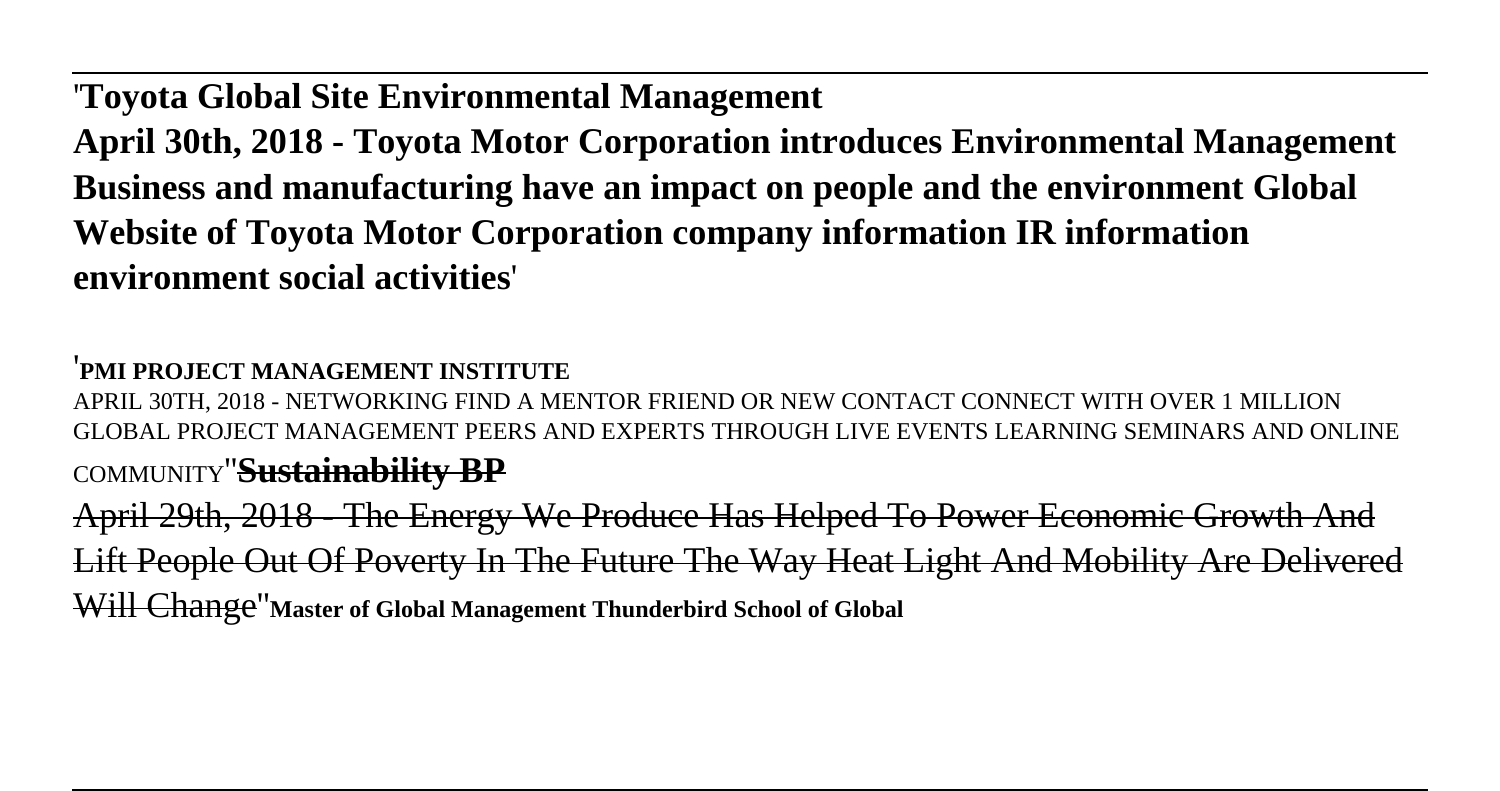April 29th, 2018 - Thunderbird currently offers a Master in Global Management MGM degree program which can help individuals prepare for roles in international leadership and business''**business sustainability management online short course** april 29th, 2018 - university of cambridge institute for sustainability leadership business sustainability management online short course earn a certificate in business sustainability from the university of cambridge in 8 weeks entirely online''*Home Learning and Teaching Sustainability*

*April 30th, 2018 - Waste Management and Remediation Undergraduate On completion of this unit students will be able to Explain basic biological physical and chemical principles behind management and remediation of industrial and municipal wastes*''**Ricoh Group Sustainability Repor Global Ricoh**

April 30th, 2018 - Ricoh Global Official Website The Ricoh Group will enhance its sustainable management for achieving a more

sustainable society and strive to make our business model innovative''*Identity Management HID Global*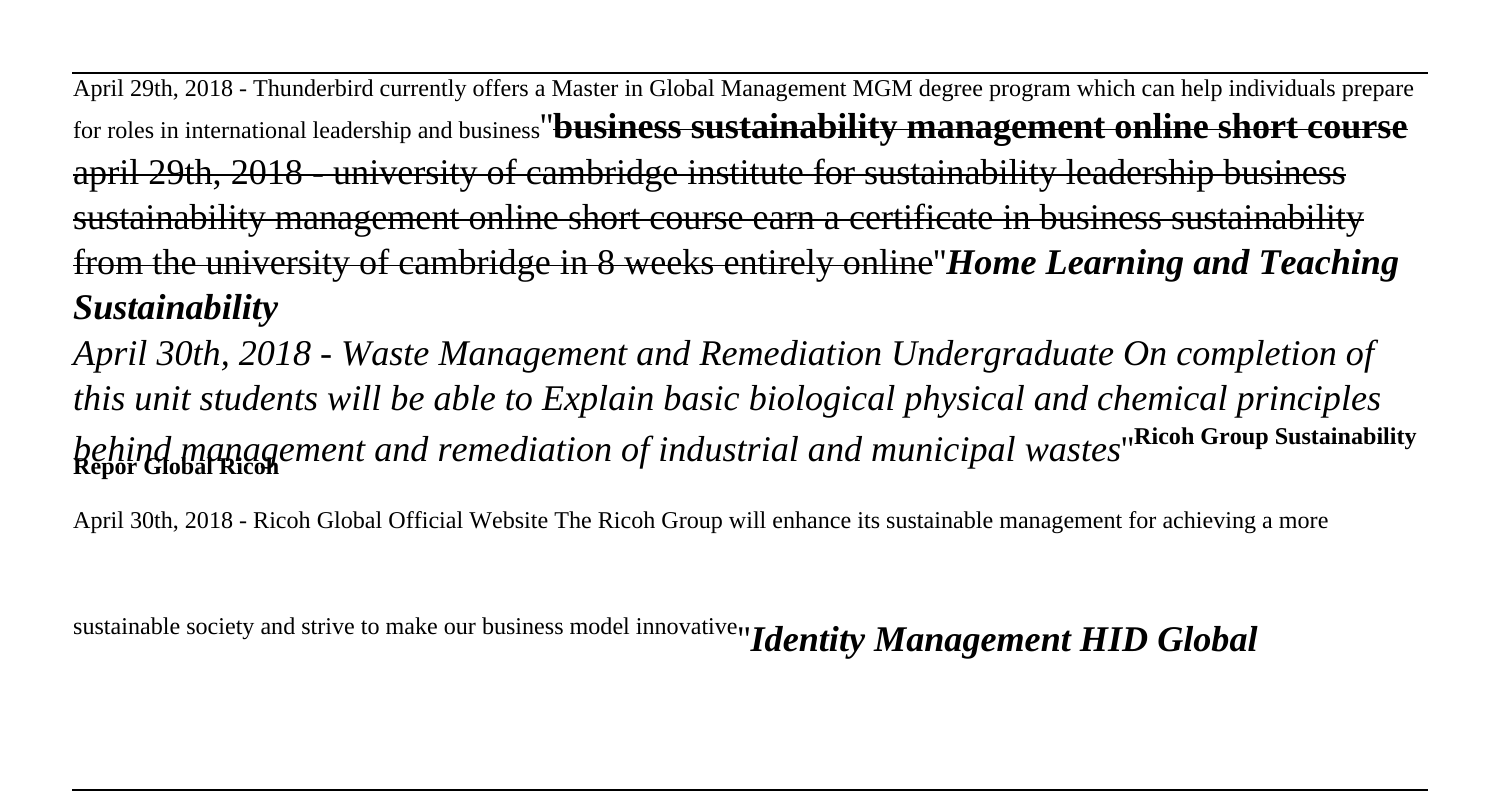*April 30th, 2018 - From human resources to security to IT digital and physical identity management can be staggering We have created the world* $\hat{a} \in \mathbb{N}$ *s most comprehensive identity management platform*  $\hat{a} \in \mathcal{F}'$  *flexibly designed to protect your organization* 

#### '*global alliance in management education wikipedia*

*april 29th, 2018 - cems the global alliance in management education or cems formerly the community of european management schools and international companies is a cooperation of leading business schools and universities with multinational companies and ngos*'

#### '**Build Leadership Skills MIT Sloan School of Management**

April 30th, 2018 - With MIT Sloan build management and leadership skills needed to reach your career goals,

#### '**SUSTAINABILITY THE HEINEKEN COMPANY**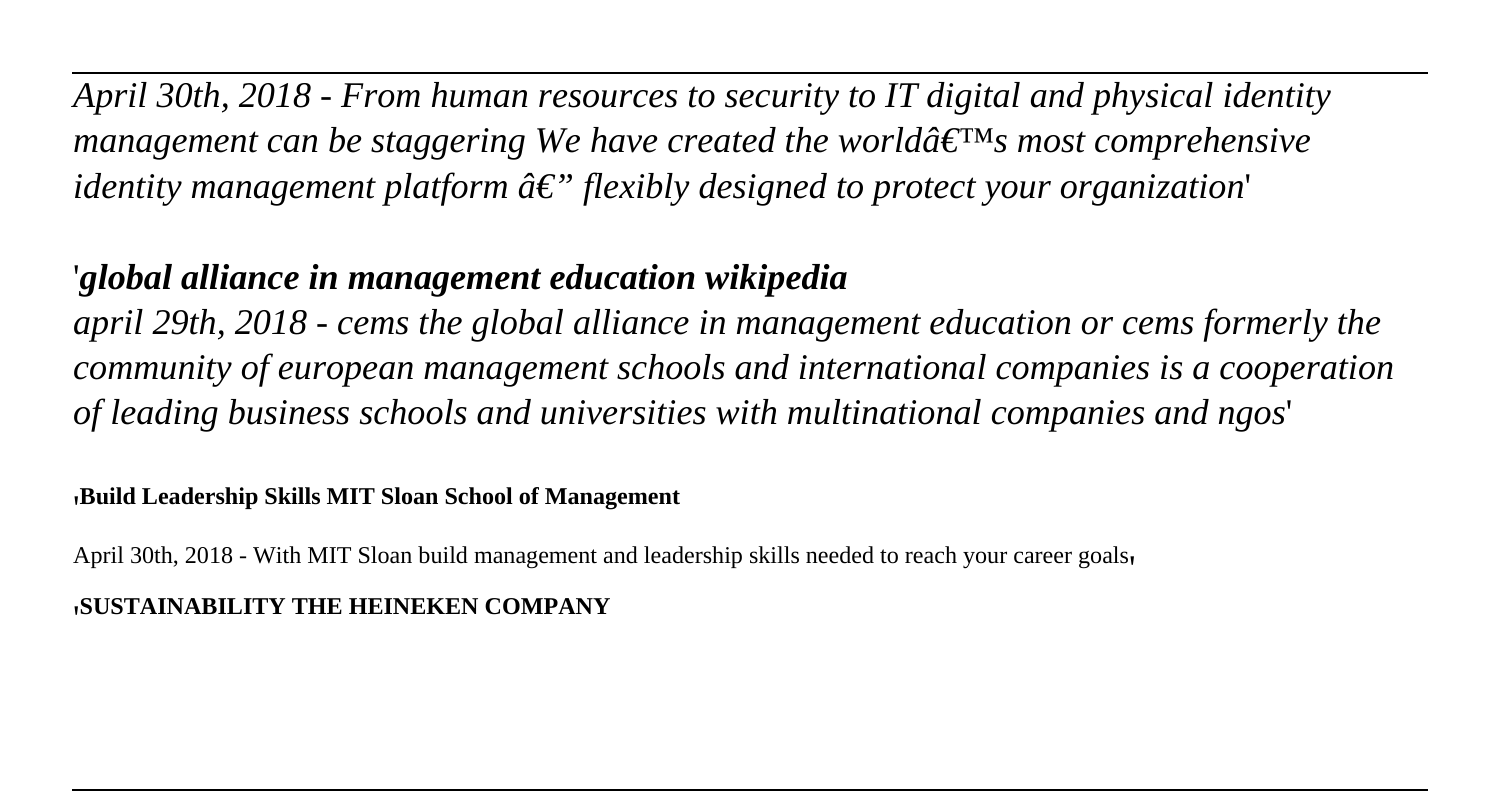APRIL 30TH, 2018 - WE BELIEVE SUSTAINABILITY IS A DRIVER FOR BUSINESS SUCCESS AND THAT BUSINESS CAN BE A POSITIVE FORCE FOR CHANGE OUR SUSTAINABILITY STRATEGY BREWING A BETTER WORLD  $\hat{a}\in$ " IS ONE OF OUR FOUR BUSINESS PRIORITIES''*Ricoh Group Sustainability Repor Global Ricoh April 30th, 2018 - Ricoh Global Official Website The Ricoh Group Will Enhance Its Sustainable Management For Achieving A More Sustainable Society And Strive To Make Our Business Model Innovative*''*mba in sustainability management sumas april 29th, 2018 - mba in sustainability management program aims to offer professionally oriented education that addresses sustainability challenges facing leaders in today s complex work patterns*'

#### '*Build Leadership Skills MIT Sloan School of Management*

*April 30th, 2018 - With MIT Sloan build management and leadership skills needed to reach your career goals*''*Toyota Global Site Sustainability*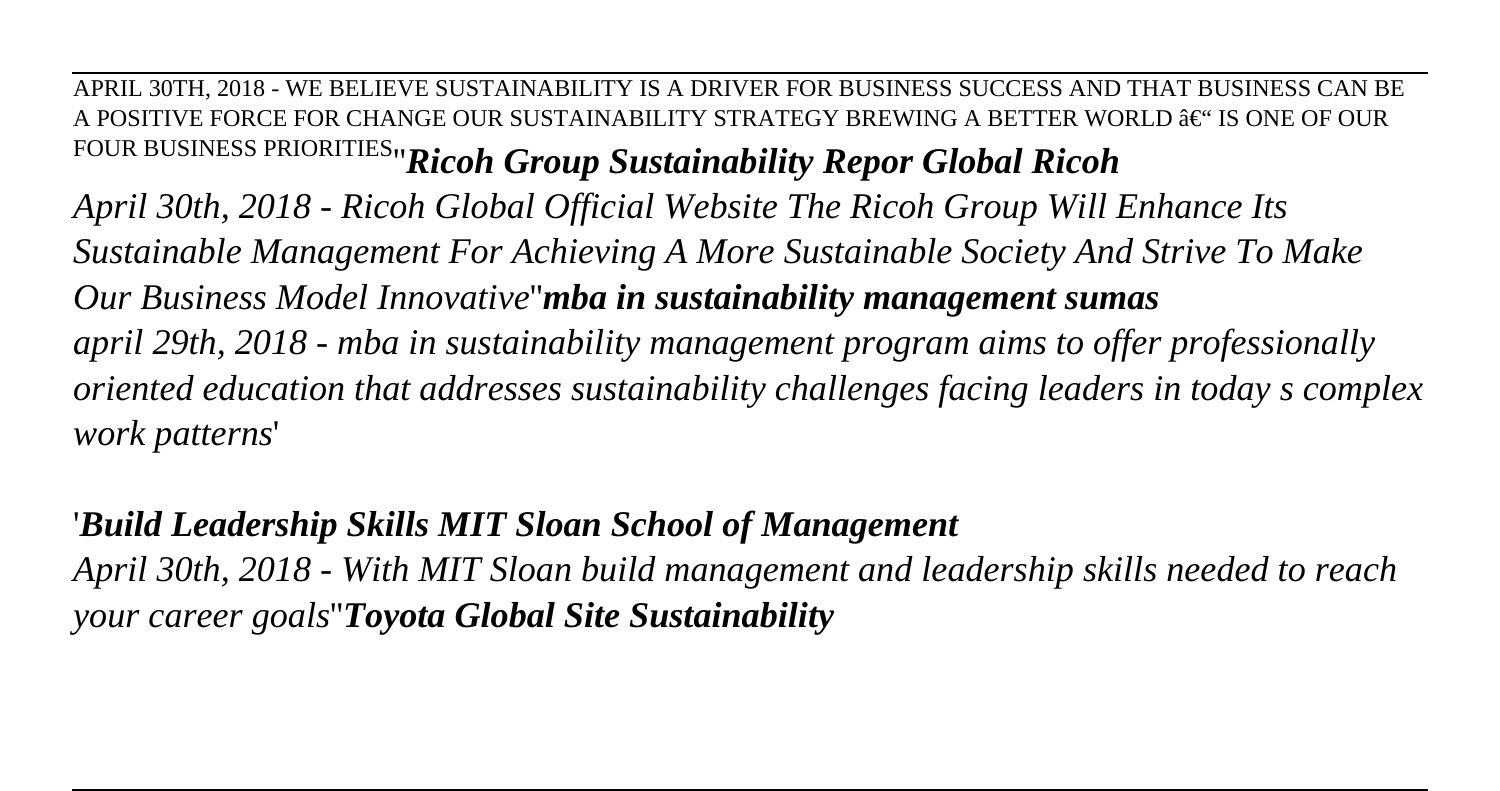*April 30th, 2018 - Toyota Motor Corporation introduces Sustainability Business and manufacturing have an impact on people and the environment Global Website of Toyota Motor Corporation company information IR information environment social activities*'

## '**SUSTAINABILITY THE HEINEKEN COMPANY APRIL 30TH, 2018 - WE BELIEVE SUSTAINABILITY IS A DRIVER FOR BUSINESS SUCCESS AND THAT BUSINESS CAN BE A POSITIVE FORCE FOR CHANGE OUR SUSTAINABILITY STRATEGY BREWING A BETTER WORLD – IS ONE OF OUR FOUR BUSINESS PRIORITIES**'

#### '**The business of sustainability McKinsey Global Survey**

July 21st, 2011 - Leading the way with a strategic approach In general respondents from companies in the leaders $\hat{\alpha} \in T^M$  group say their companies do more on every aspect of sustainability this is especially true in the areas of growth and risk management that along with

return on capital are three ways in which sustainability can create value based on McKinsey'